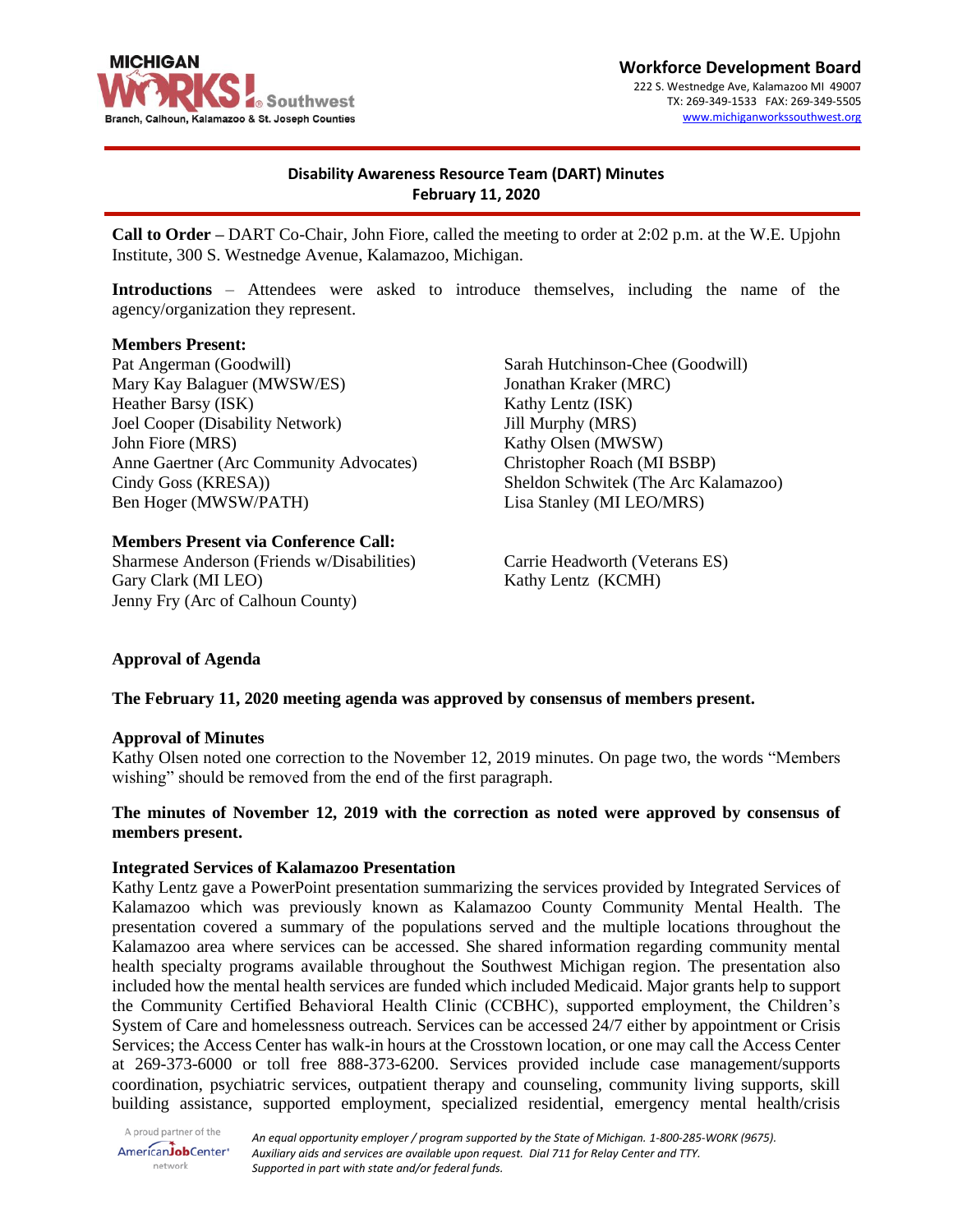intervention, jail diversion/mental health court, and homeless shelter and outreach. ISK works with many community partners. The list of partners included, but was not limited to, Residential Opportunities, Family & Children Services, Interact of Michigan, MRC Industries, Senior Services, Beacon Specialized Living Services, Community Living Options and the Center for Disability Services at WMU. The presentation included specialty services for youth and their families as well as some young adults. Some of the programs offered to them are provided by ISK, while others are offered through contracts with outside organizations. Further details regarding the menu of services available to youth and their families was part of the presentation. Additionally, further details regarding the services for adults with mental illness, substance abuse and co-occurring disorders, as well as the many partners they coordinate these services with was summarized during the presentation. The hub for ISK and its services is located within the Access Center located in Kalamazoo at 615 E. Crosstown Parkway. After business hours, the Access Center is managed by the Gryphon Help and Information Line 269-381-HELP (4357). Gryphon after hours is a direct link to both children and adult emergency services.

Kathy Lentz reported her staff can assist other organizations by providing information regarding the ISK services to their staff. Recently staff from ISK presented information to the Employer Resource Network in Kalamazoo.

### **Goodwill Industries of Southwestern Michigan Presentation**

Sarah Hutchinson-Chee and Pat Angerman presented information regarding Goodwill Industries of Southwest Michigan. The PowerPoint presentation summarized the history of Goodwill Industries; its service area that includes six counties in Southwest Michigan; its mission; the organization's core values of success, collaboration, people and positivity; and retail locations throughout the service area. The presentation also covered businesses within Goodwill that included sorting and knitting services; warehousing and distribution; electronic recycling; and apparel printing. Additionally, they reported that Goodwill currently has a menu of twenty programs to assist customers. These include vocational rehabilitation programs, adult education, programs related to employment and income support, and family programs such as Life Guides. She reported the programs are developed and based on community needs. She highlighted the Life Guides Program that provides assistance, supports and follow-up to families for twenty years. She noted this program does require an agency referral for a family to be considered. She reported Goodwill staff are cross-trained; examples of professional development for Goodwill staff included family-centered coaching and trauma-informed care. The presentation concluded with a review of myths about Goodwill.

### **Work Group Updates**

## *Curriculum - At Your Desktop Training and Resources*

Jill Murphy reported the Michigan Works! service center staff were surveyed to determine what additional desktop trainings they were interested in. The number one request was a more in-depth training pertaining to anxiety. Copies of the desktop training "When Anxiety Interferes" was distributed at the meeting and emailed to members following the meeting. She reported the next most requested topic is a deeper dive on the topic of depression. Other topics highly requested were service animals and disability etiquette. John Fiore reported the DART trainings have been recognized at the State level and the Michigan Rehabilitation Services (MRS) Business Network has offered to help standardize the format and make them available statewide. An accessibility specialist has begun to review the modules to ensure they are accessible and consistent in presentation. Mr. Fiore reported front-line staff desire to be able to efficiently serve customers and DART wants to be responsive by providing training modules on subjects that are in-demand. He extended appreciation to Ms. Murphy for her leadership regarding the development of the training modules. Kathy Olsen reported the training modules are posted on the Michigan Works! Southwest website.

#### *Collaboration*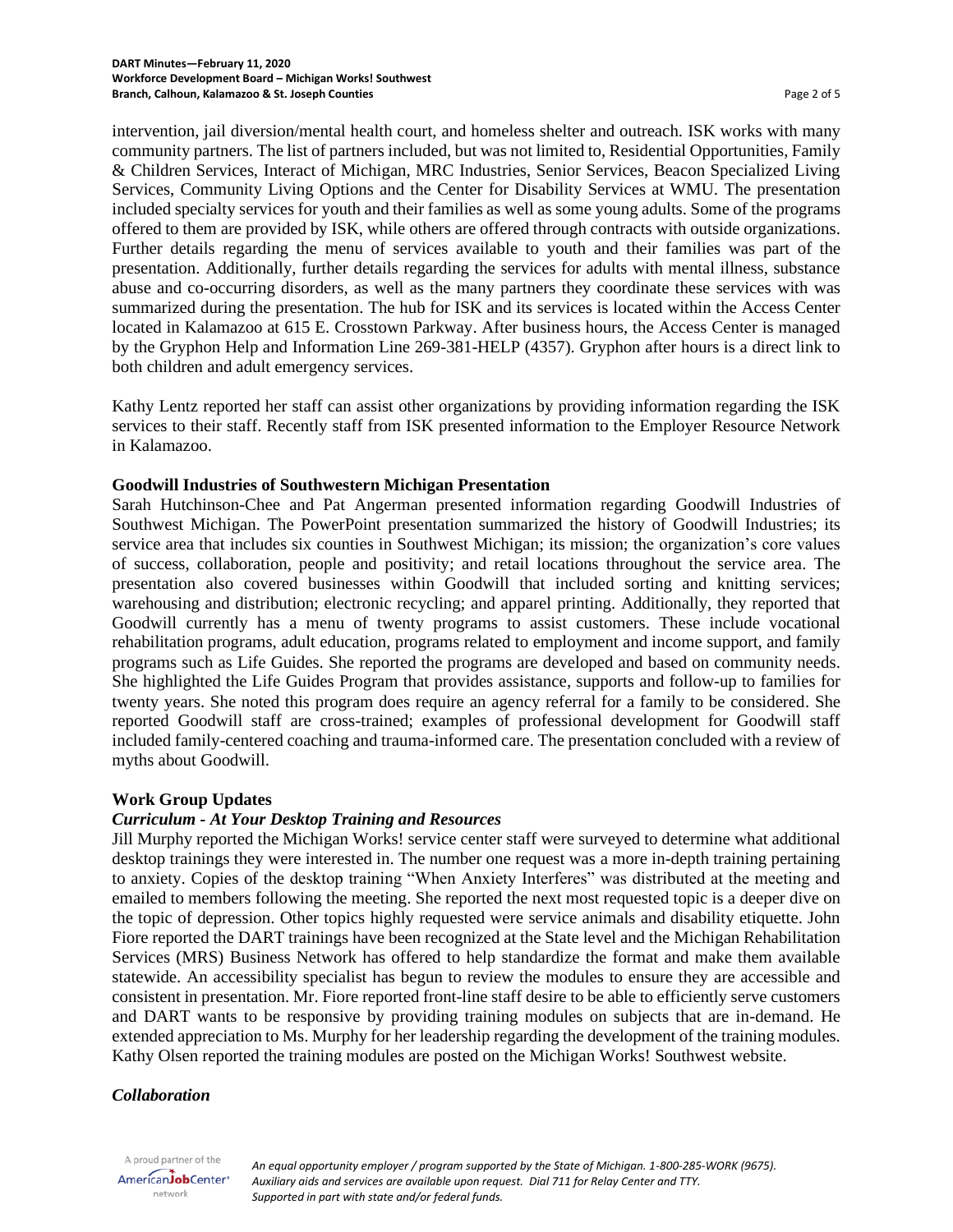The Partner Matrix was emailed to members prior to the meeting and printed copies were available at the meeting. Members were reminded to continue to send their updates and changes to Kathy Olsen at [olsen@upjohn.org.](mailto:olsen@upjohn.org)

## *Emerging Issues Related to Employment and Advocacy*

Kathy Lentz reported there are proposed changes to Medicaid funding and reminded members to keep a watchful eye on the activity associated with this.

Joel Cooper reported the annual report for Employment First in Michigan was released. The link [https://www.michigan.gov/mdhhs/0,5885,7-339-71550\\_2941\\_4868\\_4897\\_90808---,00.html](https://www.michigan.gov/mdhhs/0,5885,7-339-71550_2941_4868_4897_90808---,00.html) was emailed to members following the meeting.

Joel Cooper reminded members to also keep a watchful eye on House Bills 5150 and 5151. Both bills address the Reasonable Accommodation Act. Representative Jon Hoadley is one of the sponsors for these bills. Mr. Cooper reported he has a meeting scheduled with Representative Hoadley and is hopeful that the Bills will move out of Committee soon. The links to HB5150 is [http://legislature.mi.gov/doc.aspx?2019-](http://legislature.mi.gov/doc.aspx?2019-HB-5150) [HB-5150](http://legislature.mi.gov/doc.aspx?2019-HB-5150) and the link to HB5151 is [http://legislature.mi.gov/doc.aspx?2019-HB-5151.](http://legislature.mi.gov/doc.aspx?2019-HB-5151)

Helen Goertler reported Senate Bill 0600 (2019) is related to school code, Michigan Merit curriculum and the certificate of completion. She recommended that members also follow the action related to this Bill.

## **Unique Customer Needs – Resources Needed**

An inquiry was made as to how to access eligibility for community mental health services because agency representatives did not want to send a customer on an unknown path. Kathy Lentz recommended the customer call Integrated Services of Kalamazoo (ISK) and the ISK staff can do a phone screening. Agency staff can also call on behalf of the customer. She also reported that ISK staff could visit an agency and provide more detail via a presentation to staff. Another option would be for agency staff to call ISK to review a specific child or adult scenario. Joel Cooper spoke highly of ISK staff and their intake workers.

Jill Murphy reported she was seeking a Spanish interpreter. Mary Kay Balaguer reported she has a translator resource list that was provided by the State that she could share.

### **Agency and Guest Updates**

*Disability Network* – Joel Cooper reported the traveling exhibition titled 'Patient No More' is at the Kalamazoo Valley Museum from February 9 through June 7, 2020. This exhibit focuses on people with disabilities securing civil rights. More information is available at [http://www.dnswm.org/patient-no-more](http://www.dnswm.org/patient-no-more-exhibition/)[exhibition/.](http://www.dnswm.org/patient-no-more-exhibition/)

The 30<sup>th</sup> anniversary of the Americans with Disabilities Act (ADA) will be celebrated in 2020. More information is available at [https://www.adaanniversary.org/.](https://www.adaanniversary.org/)

Information regarding upcoming Ableism workshops is posted on the Disability Network website at [http://www.dnswm.org/?s=ableism.](http://www.dnswm.org/?s=ableism) Upcoming dates for the Lunch and Learn winter movie series are also posted on the website at [http://www.dnswm.org/?s=movie.](http://www.dnswm.org/?s=movie)

Disability Network now has an accessible computer lab at the Kalamazoo office; more information is available at [http://www.dnswm.org/accessible-computer-lab-comes-to-kalamazoo-office/.](http://www.dnswm.org/accessible-computer-lab-comes-to-kalamazoo-office/)

Lastly, Mr. Cooper shared copies of the January issue of the LINK newsletter. It can be viewed electronically at [http://www.dnswm.org/wp-content/uploads/LINK\\_Jan2020.pdf.](http://www.dnswm.org/wp-content/uploads/LINK_Jan2020.pdf) Previous issues of the LINK and a link to subscribe can be accessed at [http://www.dnswm.org/resources/publications/the-link/.](http://www.dnswm.org/resources/publications/the-link/) Following the meeting, the links to all of the information reported on were emailed to DART members.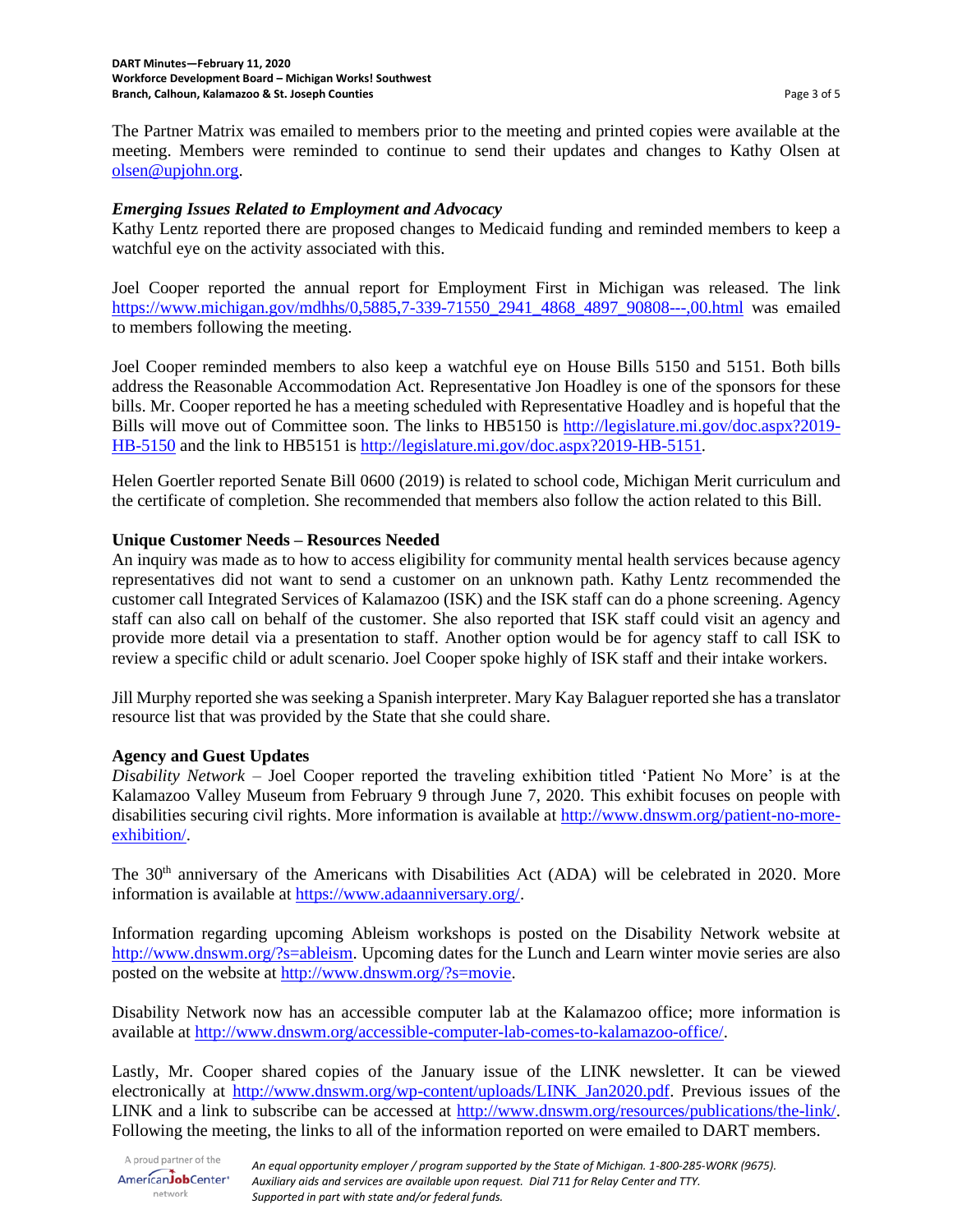*The Arc of Calhoun County –* Jenny Fry asked members to save the date of May 7, 2020 for the Arc of Calhoun County's annual event that is scheduled to be held at the Record Box in Battle Creek. Further information, as it becomes available, will be posted on the Arc website<https://thearccalhoun.org/> and on their Facebook page [https://www.facebook.com/TheArcOfCalhounCounty/.](https://www.facebook.com/TheArcOfCalhounCounty/)

*Friends with Disabilities -* Sharmese Anderson reported Friends with Disabilities is seeking Board members. She provided a Board member description and application that was emailed to DART members following the meeting. Individuals seeking more information should contact Sharmese Anderson at [sharmese@friendswithdisabilities.org.](mailto:sharmese@friendswithdisabilities.org)

*Integrated Services Kalamazoo (ISK)* – Heather Barsy reported Integrated Services Kalamazoo (ISK) is working out the details for the implementation of new supportive services employment.

*Bureau of Services for Blind Person (BSBP)* – Chris Roach reported the Bureau of Services for Blind Persons (BSBP) will be hosting two-day trainings for community partners at the Kalamazoo Training Center. For more information regarding dates, time and agenda, contact Christopher Roach, MA, CRC, Rehabilitation Counselor for the Michigan Bureau of Services for Blind Persons, West Regional Office. Cell: (269) 330-5336, Fax: (269) 337-3872 or Email [roachc1@michigan.gov](mailto:roachc1@michigan.gov)*.*

*Veterans Services* – Carrie Headworth reported on veteran labor statistics and offered to send the link to the labor market information so that it could be shared with DART members following the meeting. The link to the information on the Bureau of Labor Statistics website for the veteran employment stats for the past ten years is <https://data.bls.gov/timeseries/LNS14000000>

*Michigan Works! Southwest* – Mary Kay Balaguer reported Michigan Works! Southwest and the United Way of the Kalamazoo and Battle Creek Region are hosting another Career.Life.Expo. on Wednesday, February 26, 2020 from 1:00 – 4:00 p.m. at the Kalamazoo Expo Center. Transportation assistance will be offered again this year with pick-up and drop off at the MW Service Centers in Kalamazoo and Battle Creek. The scheduled times were posted on the flyer that was emailed to DART members following the meeting. She encouraged members to follow the United Way on Facebook for regular update pertaining to the event. Staff are still seeking additional volunteers to assist the day of the event and asked members to consider volunteering or having other members of their staff volunteer. Individuals can sign up to volunteer at [https://www.signupgenius.com/go/70a044fa5ab2baaf94-volunteer.](https://www.signupgenius.com/go/70a044fa5ab2baaf94-volunteer)

Ms. Balaguer reported an electronic intake has been implemented at the four service centers in the Michigan Works! Southwest Service area. Staff are working with researchers at the Upjohn Institute and the University of Illinois regarding data that is collected. The intake questionnaire is also available on the computers and through the accessible JAWS software.

Youth Opportunities Unlimited and Michigan Works! staff are preparing for another MyCITY Summer Youth Employment program and the application period is now open for MyCITY Kalamazoo, MyCITY Battle Creek and MyCITY Albion. All three can be accessed at [www.kresa.org/mycity.](http://www.kresa.org/mycity) Contact information for further information is as follows: MyCITY Kalamazoo [mycitykzoo@kresa.org](mailto:mycitykzoo@kresa.org) or 269-775-1660; MyCITY Battle Creek [mycitybv@kresa.org](mailto:mycitybv@kresa.org) or 269-762-2261; and MyCITY Albion [mycityalbion@kresa.org](mailto:mycityalbion@kresa.org) or 269-716-7841. Staff are holding outreach events at locations throughout the community. One event will be held this evening at the Douglass Community Center. Staff will also be conducting outreach at some of the local schools' parent-teacher conferences.

Ms. Balaguer also reported that Michigan Works! staff are collecting donations for personal hygiene kits and noted that items can be dropped off at the Michigan Works! Southwest Kalamazoo Service Center, 1601 S. Burdick St, Kalamazoo, Michigan to the attention of Ben Hoger. For more information, individuals